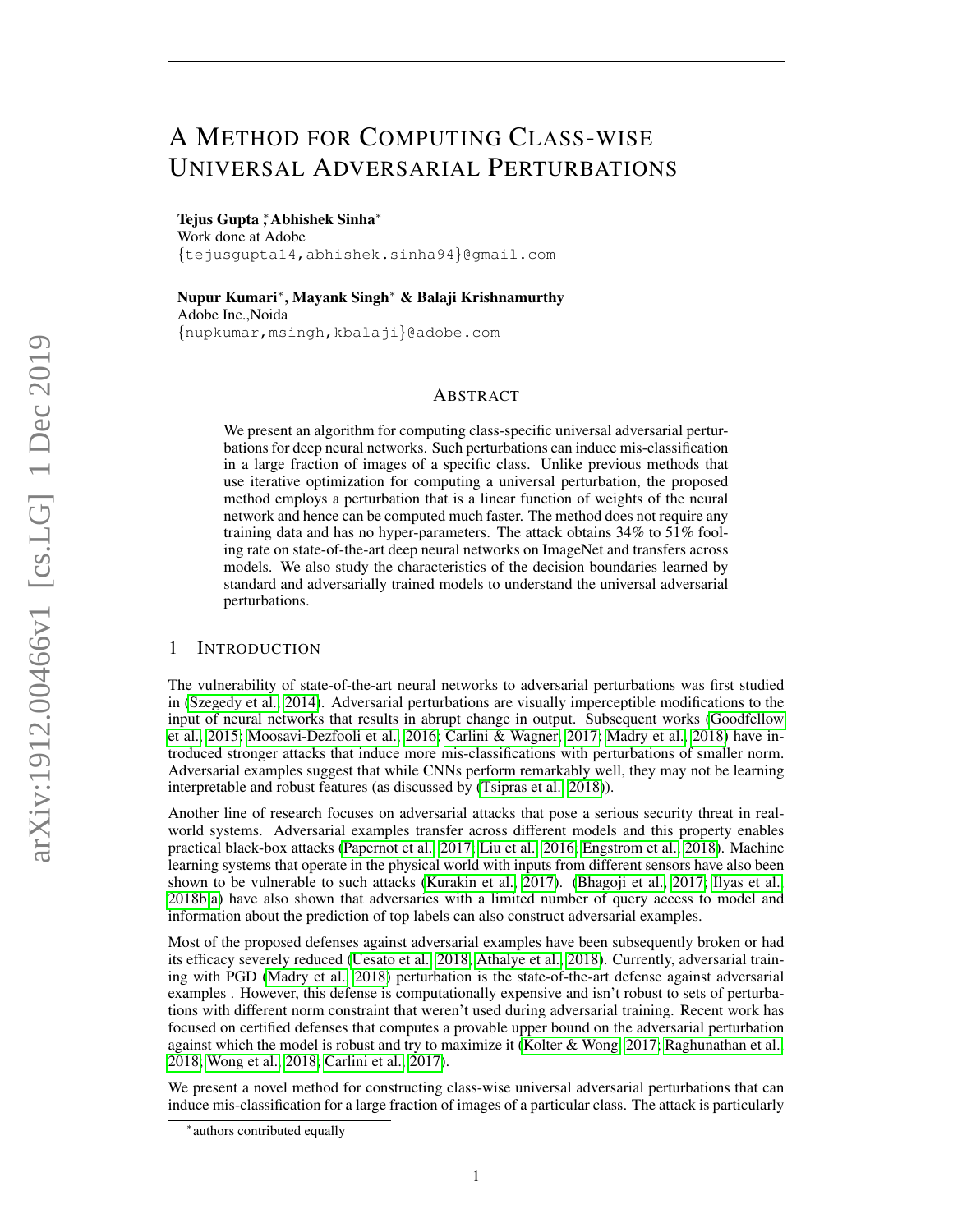

Figure 1: Examples of images after adding adversarial perturbation. Label of clean images (left to right): violin, steel arch bridge, lotion, abacus. Predicted Label of adversarial images (left to right): flute, racket, carpenter's kit, mouth-harp

interesting due to its simplicity. It can be crafted using a linear function of the trained weights of deep neural networks. The technique doesn't require access to the training dataset and adversarial perturbations for the deep learning model can be calculated within seconds. To the best of our knowledge, our approach is the first work on computing (class-wise) universal adversarial perturbations on deep neural networks without any iterative optimization.

The main contributions of this paper are as follows:

- 1. We propose a data-independent method for generating class-wise universal adversarial perturbations. The proposed perturbation exploits the linearity of the decision boundaries of deep neural networks. Since the proposed algorithm isn't optimization-based and has a closed form formula, it can generate universal perturbation much faster than previous methods [\(Mopuri et al., 2017;](#page-8-12) [Moosavi-Dezfooli et al., 2017a\)](#page-8-13).
- 2. We evaluate the performance of the proposed method on models trained over MNIST [\(Le](#page-8-14)[cun et al., 1989\)](#page-8-14), CIFAR-10 [\(Krizhevsky, 2009\)](#page-8-15) and ImageNet [\(Russakovsky et al., 2015\)](#page-9-5) datasets. We also find that the attack has high cross-model generalizability.
- 3. We find that the directions of example-specific adversarial perturbations are aligned with our universal perturbation. We conduct experiments to support the hypothesis that class boundaries in neural networks are largely linear. We also find that some classes in ImageNet dataset are inherently harder to misclassify using universal adversarial perturbations.

# 2 RELATED WORK

Recently, [\(Moosavi-Dezfooli et al., 2017a\)](#page-8-13) demonstrated that state-of-the-art neural networks are vulnerable to image-agnostic adversarial perturbations. They start with a perturbation  $v = 0$ , and proceed iteratively over a subset of the training dataset. At each iteration, they compute the smallest  $\Delta v$  such that  $v + \Delta v$  induces mis-classification in the current batch of images and modify  $v = v + \Delta v$ . To ensure that  $||v||_p < \epsilon$  is satisfied, they project v on the  $\ell_p$ (where  $p \in [1, \infty]$ ) ball of radius  $\epsilon$  with center 0 at each iteration. They generate adversarial perturbation through this algorithm and found that it generalized to the validation dataset. Since the perturbations also generalize well across deep neural networks, an adversary can generate universal perturbations for a model even in a black-box setting.

In [Moosavi-Dezfooli et al.](#page-8-16) [\(2017b\)](#page-8-16), Moosavi-Dezfooli et al. derive the sufficient conditions on decision boundaries for the existence of universal adversarial perturbations, and these conditions are empirically verified for deep networks. The analysis shows that it is necessary to suppress the space of shared positive adversarial directions for robustness against universal adversarial perturbations.

[\(Khrulkov & Oseledets, 2018\)](#page-8-17) present a method for constructing universal adversarial perturbations on ImageNet models using only 64 images. There has also been work on generating universal adversarial perturbations through a generative model [\(Poursaeed et al., 2018;](#page-9-6) [Hayes & Danezis,](#page-8-18) [2017;](#page-8-18) [Reddy Mopuri et al., 2018\)](#page-9-7). For a comprehensive review of the work done in the area of adversarial examples, please refer [\(Yuan et al., 2019;](#page-9-8) [Akhtar & Mian, 2018\)](#page-7-2).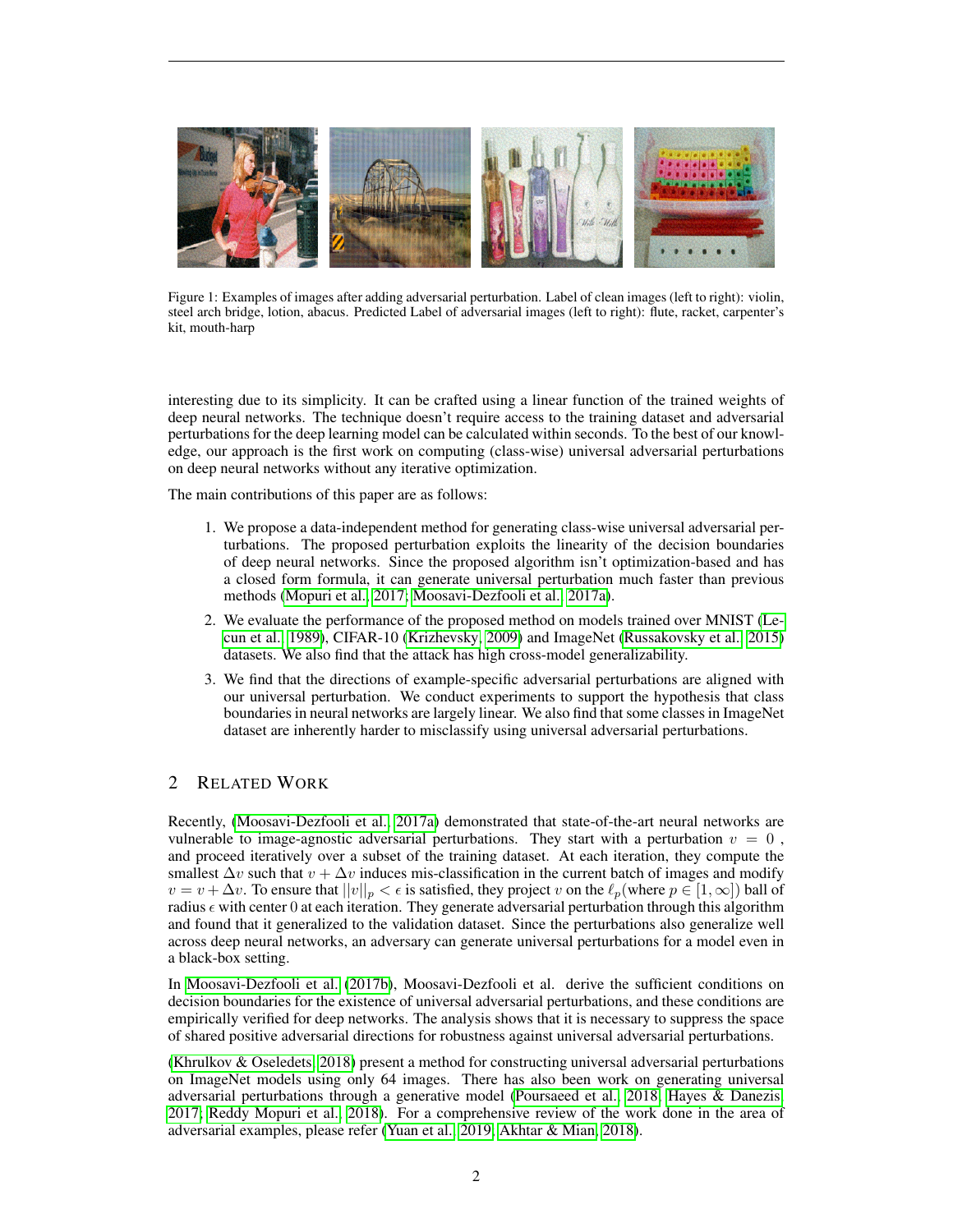The paper closest to our work is [\(Mopuri et al., 2017\)](#page-8-12), where the authors propose a method of generating universal perturbations that is independent of training data. They start with a random perturbation and iteratively optimize to over-saturate the features at intermediate convolution layers in the target model. Their optimization objective is:

<span id="page-2-0"></span>
$$
L = -\log\left(\prod_{i=1}^{K} l_i(\Delta \vec{x})\right) \text{ such that } ||\Delta \vec{x}||_{\infty} < \epsilon \tag{1}
$$

where  $l_i(\Delta \vec{x})$  is the average activation of  $i^{th}$  layer on input  $\Delta \vec{x}$ , K is the number of CNN layers over which they do the optimization and  $\epsilon$  is the max-norm constraint.

However, our paper is different from [\(Mopuri et al., 2017\)](#page-8-12) on the following counts:

- 1. In [\(Mopuri et al., 2017\)](#page-8-12), the perturbation is not optimized for eq[.1](#page-2-0) till convergence. Instead, they use a held-out set and terminate the optimization process when the fooling rate on this set stops increasing. Our method doesn't use any validation data for computing adversarial perturbation.
- 2. Unlike [\(Mopuri et al., 2017\)](#page-8-12), we don't use iterative optimization because of which our method is much faster. Additionally, the absence of hyper-parameters in our method precludes any fine-tuning of hyper-parameters.
- 3. A limitation of our work is that the adversary needs to know the ground truth class of clean examples. The validity of this assumption depends on the application, but we would like to point out that the adversary can use our perturbation for stopping the model from predicting a particular class in any scenario. For example, the adversary can stop the network from predicting class  $C_i$  by always adding the perturbation for class  $C_i$  regardless of the class of clean image.

#### 3 METHODOLOGY

In this section, we formalize the notion of class wise universal perturbations and propose a method for crafting such perturbations. Let  $\psi_i$  denote a distribution of images of class i in  $\mathbb{R}^d$ , and C be a neural network classifier with k classes that outputs for each image  $\vec{x} \in \mathbb{R}^d$  an estimated class  $C(\vec{x})$ (where  $C(\vec{x}) \in \{1, 2, ..., k\}$ ). We aim to construct perturbation vectors  $\Delta \vec{x_i} \in \mathbb{R}^d$  for each class  $\vec{i}$ (where  $i \in \{1, 2, ..., k\}$ ) that fools the classifier C on almost all data-points sampled from  $\psi_i$ . That is we require  $\Delta \vec{x_i}$  such that

$$
C(\vec{x} + \Delta \vec{x_i}) \neq C(\vec{x}) \text{ for } \vec{x} \sim \psi_i
$$
  
and  $||\Delta \vec{x_i}||_{\infty} \leq \epsilon$  (2)

Our construction of adversarial perturbations for deep neural networks is motivated from the optimal adversarial attack in linear classifiers. Consider a linear/affine classifier  $F$  with  $k$  classes, such that:

$$
F(\vec{x}) = \underset{i}{\arg \max} f_i(\vec{x})
$$
  

$$
f_i(\vec{x}) = \vec{w_i^T} \vec{x} + \vec{b_i} \mid i \in \{1, 2, ..., k\}
$$
 (3)

For any input  $\vec{x}$  with  $F(\vec{x}) = l$ , F outputs the same label inside a convex polyhedron  $S =$  $\{\vec{x}|f_l(\vec{x}) \geq f_i(\vec{x}), i \in \{1, 2, ..., k\}\}.$  The distance to the decision boundary separating class l and class  $i$  is

$$
dist_i(x) = \frac{|f_i(\vec{x}) - f_l(\vec{x})|}{||\vec{w_i} - \vec{w_l}||_1}
$$
(4)

The optimal direction of adversarial perturbation [\(Moosavi-Dezfooli et al., 2016\)](#page-8-1) is towards the closest decision plane of F. Therefore the optimal adversarial perturbation within max norm constraint( $||\Delta \vec{x}||_{\infty} < \epsilon$ ) is,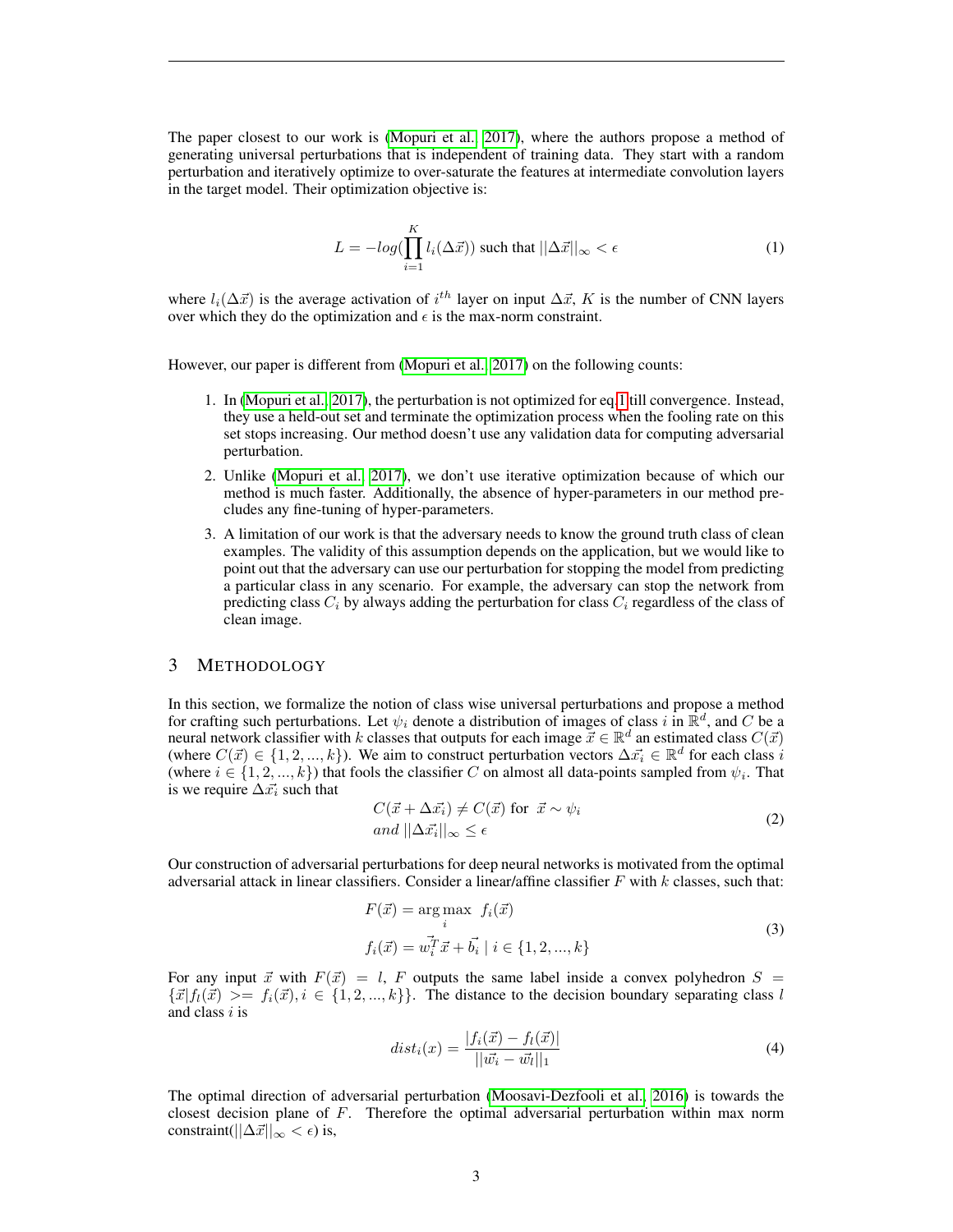$$
\Delta \vec{x} = \epsilon (\text{sign}(w_{t(x)}^{\dagger} - \vec{w}_l))
$$
  
where  $t(\vec{x}) = \underset{i \neq l}{\text{arg min }} \text{dist}_i(\vec{x})$  (5)

<span id="page-3-0"></span>In our work, we consider a semi-universal attack where the same adversarial perturbation can induce mis-classification for a large fraction of examples in a particular class. To construct our dataindependent perturbations in the case of deep neural networks we incorporate two approximations over the above discussed linear perturbation.

- A1. The perturbation  $\Delta \vec{x}$  in eqn. [5](#page-3-0) is the optimal perturbation for minimizing the difference between logit value of predicted class and target class i.e.  $f_l(\vec{x}) - f_{t(x)}(\vec{x})$ . As our attack is independent of input x, we can't find the best target class  $t(x)$ . So we approximate by minimizing the difference between the logit value of predicted class and average of other classes. This is equivalent to replacing  $w_{\vec{t}(x)}^{\to}$  by  $\sum_{i\in\{1,2,..k\},i\neq F(x)} \vec{w_i}/(k-1)$  in eqn. [5.](#page-3-0)
- A2. Neural networks are a composition of linear layers and non-linear activations. For a given neural network, we create a second network with the same weights and architecture but ignoring the activation function, and replacing max-pool layers by average-pool layers. The adversarial perturbation is then computed for this linear network and is used to attack the original network.

Given a *n* layered neural network classifier F with parameters  $W_i$ ,  $b_i$  and non-linear activation functions  $a_j$  ( $j \in \{1, 2, \ldots n-1\}$ ). For a data point x,  $F(x)$  and its corresponding linear network i.e.  $F_{linear}(x)$  are as follows:

$$
F(x) = W_n \times a_{n-1}(W_{n-1} \times (\dots (W_2 \times a_1(W_1 \vec{x} + b_1) + b_2)\dots) + b_{n-1}) + b_n
$$
\n
$$
(6)
$$

$$
F_{linear}(x) = W_n \times (W_{n-1} \times (\dots (W_2 \times (W_1 \vec{x} + b_1) + b_2) \dots) + b_{n-1}) + b_n
$$
  
= U\vec{x} + b (7)

We obtain class-wise universal adversarial perturbation using the matrix  $U$ . The universal perturbation for class  $j$  can be defined as,

$$
\Delta \vec{x_j} = \epsilon(\text{sign}(\sum_{i \in \{1, 2, \dots K\}, i \neq j} \vec{u_i} / (K - 1) - \vec{u_j})) \tag{8}
$$

Here  $\vec{u_i}$  denotes the  $i_{th}$  row of matrix U. We demonstrate the effect of both the approximations on the performance of attack in Section 3.

**Implementation details**<sup>[1](#page-3-1)</sup>: We can compute the matrix U by multiplying weight matrices of each linear layer. But this method is computationally expensive as the weight matrices corresponding to convolutional layers are large. Instead we use eq. 9 to compute  $U$  efficiently. For a randomly sampled  $\vec{x}$  from  $\mathbb{R}^d$ , U is given by :

$$
U = \frac{\partial F_{linear}(x)}{\partial x} \tag{9}
$$

Threat model: If an adversary can generate universal adversarial perturbations, it can be used to attack a high volume of data at a low computational cost. Class-specific adversarial perturbations may be used to prevent the system from classifying the input as a particular class. For example, in the case of classifying inappropriate/nude/NSFW images, the adversary can modify the image to get it classified as non-NSFW.

<span id="page-3-1"></span><sup>&</sup>lt;sup>1</sup>For reproducibility of our results, we will open-source our code after publication.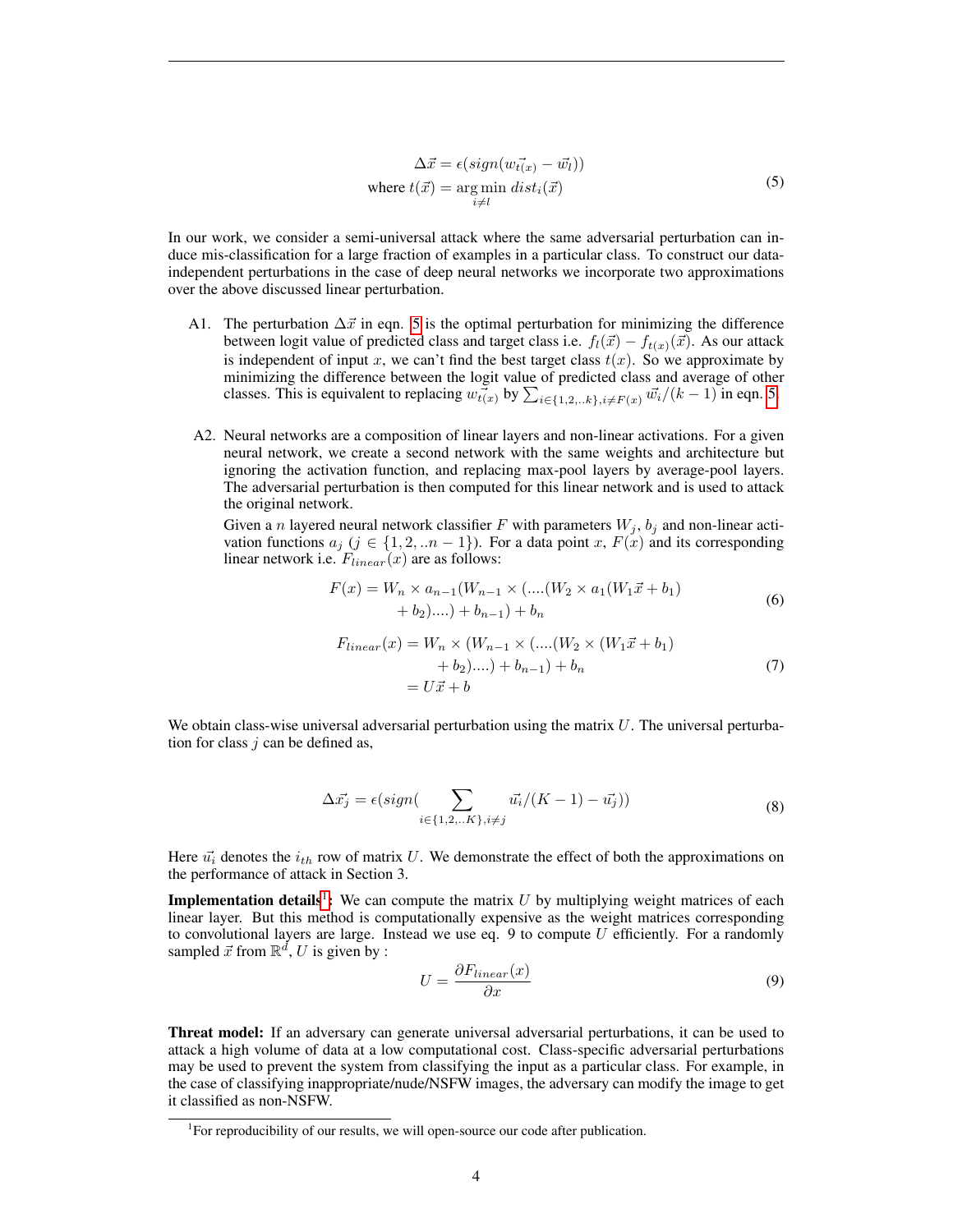<span id="page-4-0"></span>

|           | VGG-F | <b>CaffeNet</b> | Resnet-18 | ResNet-50 | VGG-16 |
|-----------|-------|-----------------|-----------|-----------|--------|
| VGG-F     | 51.74 | 36.47           | 22.35     | 15.63     | 25.17  |
| CaffeNet  | 40.63 | 47.32           | 36.79     | 25.84     | 39.43  |
| Resnet-18 | 49.40 | 41.26           | 43.57     | 33.34     | 46.85  |
| ResNet-50 | 46.31 | 40.78           | 41.08     | 33.82     | 48.10  |
| VGG-16    | 44.72 | 42.68           | 36.08     | 23.63     | 46.00  |

Table 1: Fooling rate of proposed attack for various models trained on ImageNet. Row corresponds to the model used for calculating perturbation and column corresponds to the attacked model.

Our attack allows the adversary to compute adversarial perturbations without having access to training data. Even if the adversary has access to training data, it may choose not to use the training data to improve cross-dataset transferability [\(Mopuri et al., 2017\)](#page-8-12).

Algorithm 1 Pseudo-code for Computing Universal Matrix

```
begin
    Input: Neural Net Classifier F with k classes. Output: Matrix U.
    Construct F_{linear} from Fd =Input dimension of image
    Randomly sample x from \mathbb{R}^dy = F_{linear}(x)for i \in {1, 2, ..., k} do
        y[i].backward();U[i, :] = x.\text{grad}end
   return U.
end
```
## 4 EXPERIMENTS

Setup: Here we briefly describe the network architecture used for each dataset.

- **MNIST**: we use a neural network with 2 convolutional layers (32C, 3x3 filter, and 64C, 3x3 filter) and 2 fully connected layers (1024 and 10 units) for our experiments on MNIST dataset. We used ReLU activations. We trained the classifier for 15 epochs using SGD and reached a test accuracy of 99.3%.
- CIFAR-10: we trained a 6 layer convolutional neural network (32C 3x3 conv 64C 3x3 conv - avg-pool - 128C 3x3 conv - avg-pool - 128C 3x3 conv - dropout - 1500 fc - dropout - 10 fc) using SGD for 60 epochs with L2 regularization and obtained 83.6% test accuracy.
- ImageNet: we use pre-trained models for VGG-16 [\(Simonyan & Zisserman, 2015\)](#page-9-9), VGG-F [\(Chatfield et al., 2014\)](#page-8-19), Caffenet [\(Jia et al., 2014\)](#page-8-20), Resnet-18 and Resnet-50 [\(He et al.,](#page-8-21) [2016\)](#page-8-21) from Pytorch [\(Paszke et al., 2017\)](#page-9-10) and Tensorflow's [\(Abadi et al., 2016\)](#page-7-3) model zoo.

#### 4.1 RESULTS

Table [1](#page-4-0) shows the fooling rates of our attack on a variety of network architectures trained on ImageNet. Each row shows the fooling rates for adversarial perturbations computed using that model and used to attack other models, i.e., the non-diagonal entries are fooling rates for black-box attacks. The attack has a fooling rate of 34-51% on these deep networks and transfers well to other models. E.g., adversarial perturbations computed for Resnet-18 has fooling rates varying from 33.34% to 49.40% on various other architectures. For MNIST and CIFAR-10 we obtained the fooling rate of 87.49% and 51.75%. Note that the fooling rate for a random perturbation is 8-10%. Some of the adversarial examples are shown in Fig. 1.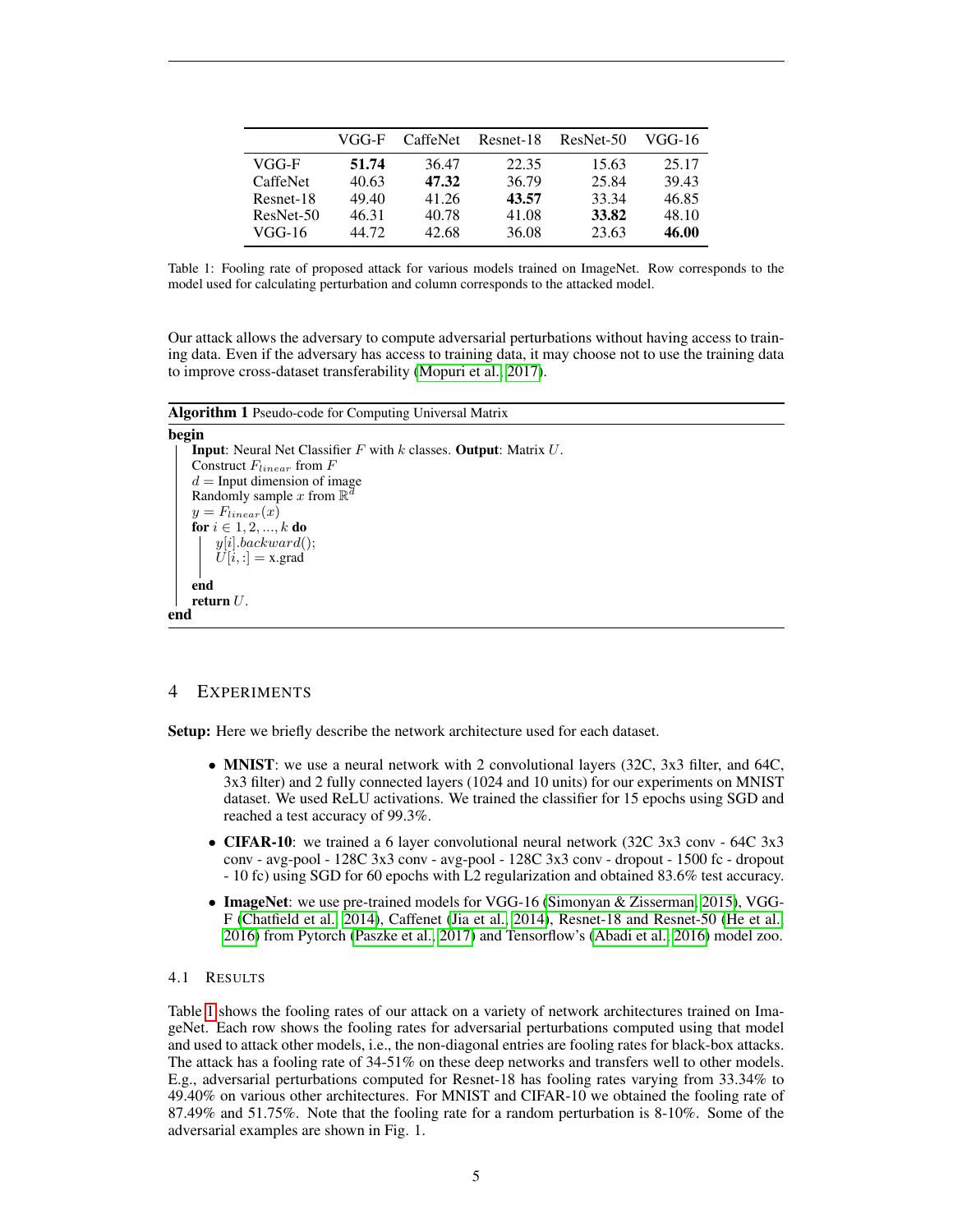| Dataset             | Attack                                                  | <b>Success</b><br>Rate  |
|---------------------|---------------------------------------------------------|-------------------------|
| <b>MNIST</b>        | <b>Baseline</b><br>$Baseline + A1$<br>Baseline + A1, A2 | 97.47<br>81.45<br>87.49 |
| $CIFAR-10$          | <b>Baseline</b><br>Baseline + A1<br>Baseline $+$ A1, A2 | 97.45<br>83.89<br>51.75 |
| Imagenet<br>(VGG16) | <b>Baseline</b><br>Baseline + A1<br>Baseline $+$ A1, A2 | 99.43<br>96.23<br>46.00 |



Figure 2: Effect of approximations A1 and A2 on attack success rate

Figure 3: Time needed to compute perturbation for different models over Imagenet.

**Effect of Approximation A1 and A2:** We analyze the effect of approximations A1 and A2 as explained in section [3](#page-3-0) on a baseline input-specific attack. The baseline attack is based on equation [5](#page-3-0) by linearizing the neural network around the current input. We use  $\epsilon = 0.3$  for MNIST,  $\epsilon =$ 16.0/255.0 for CIFAR-10, and  $\epsilon = 10.0/255.0$  for ImageNet. As shown in Table 2, we observe high fooling rates despite both the approximations.

Attack time: We compare the time needed to compute our adversarial perturbation with [Mopuri](#page-8-12) [et al.](#page-8-12) [\(2017\)](#page-8-12). We use the code provided by the authors for this comparison. As shown in Fig. 2, our attack is orders of magnitude faster. We timed the algorithms on a GeForce GTX TITAN X GPU. We refer the reader to [\(Mopuri et al., 2017\)](#page-8-12) for timing comparison between [\(Mopuri et al.,](#page-8-12) [2017\)](#page-8-12) and [\(Moosavi-Dezfooli et al., 2017a\)](#page-8-13). We don't compare with adversarial perturbation generator networks [\(Reddy Mopuri et al., 2018;](#page-9-7) [Hayes & Danezis, 2017\)](#page-8-18) that can generate adversarial perturbation very fast but take much longer to be trained for a new target network.

# 5 DISCUSSION

To gain understanding about the workings of our proposed perturbation, we perform various experiments and analyze its findings in this section.

Relationship between Proposed Universal Attack and Example Specific Adversarial Pertur**bations:** We find that the direction of proposed universal attack is aligned with the direction of example-specific adversarial examples (constructed via FGSM attack). We construct a matrix  $P$ with each column as example-specific adversarial perturbations for MNIST test set. The singular values of  $P$  decay quickly, as shown in Fig. 4A. This suggests that most example-specific perturbations reside in a small subspace spanned by first few singular vectors and any perturbation inside this subspace should be a good universal perturbation. In fact, a random vector within  $L_{\infty}$  bound sampled from subspace spanned by the first 5 singular vectors obtains 36% fooling rate on average. Note that computation of singular values and testing of attack success is done on disjoint splits of the test set. We found that perturbations computed using our method have high cosine similarity with the first few singular vectors, as shown in Fig. 4B (undefended model).

We also compute the matrix  $P$  for an adversarially trained model on MNIST and observed several differences in properties of its singular values. The singular values decrease more slowly, as shown in Fig. 3A, and this suggests that the example-specific perturbations don't reside in a small subspace. A random vector within  $L_{\infty}$  bound sampled from subspace spanned by the first 5 singular vectors only has 1.7% fooling rate on average. These results show that directions of example-specific perturbations don't have shared direction for adversarially trained models and therefore a single vector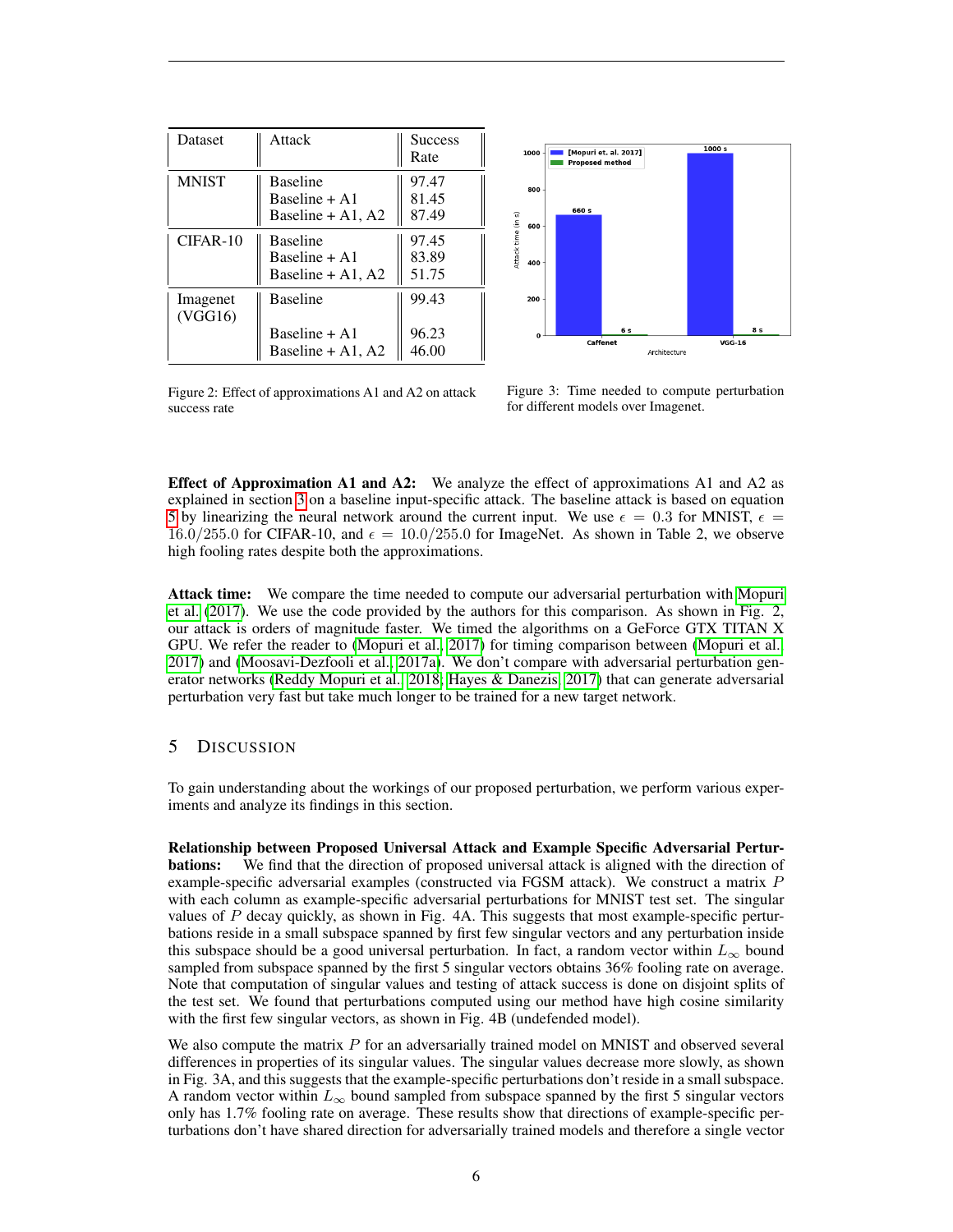

 $50$ ILSVRC dataset 40  $30$ Jumber of classes in  $20$  $10$  $0 + 0.0$  $0.6$  $1.0$  $0.2$  $0.4$ Fooling ratio 50 of classes in ILSVRC dataset  $40$  $30$ 20 her ş  $10$ 

Figure 4: A. (top) Ratio of  $i^{th}$  singular value to first singular value of matrix  $P$  containing example-wise adversarial perturbations. B. (bottom) Cosine similarity of our universal perturbation for class 0 with singular vectors of matrix  $P$ .

Figure 5: Histograms showing number of classes with different fooling rates for VGG-16 and Resnet-18 (top to bottom). The average fooling rate for these models is 46.00% and 43.57% respectively.

 $0.4$ 

 $0.6$ 

Fooling ratio

 $1.0$ 

 $0.8$ 

can't have a high fooling rate. We would like to point out that adversarial training can be used to train a model robust to any attack and this weakness isn't specific to our attack.

 $\mathbf{0}$ 

 $0.0$ 

 $0.2$ 

Decision boundaries in deep neural networks are largely linear: The decision boundary between class i and j for the classifier  $f$  can be defined as:

$$
B_{ij} = \{\vec{z} : f_i(\vec{z}) = f_j(\vec{z})\}\tag{10}
$$

i.e. points which are equally likely to be classified in both  $i_{th}$  and  $j_{th}$  class. We obtain samples of  $B_{ij}$  for MNIST model using adversarial examples. For a data-point x of class  $i$  and its corresponding adversarial example belonging to class  $j$  (obtained using targeted FGSM attack), we interpolate between the two points to get a data-point  $\vec{z} \in B_{ij}$  which is equally likely to be classified in class  $i$  or  $j$ . For the samples obtained in each pairwise decision boundary set  $B_{ij}$  (i,  $j \in 0, 1, 2, ..., 9$  and  $i \neq j$ ), we fit a hyper-plane and obtain its predicted  $R^2$  (Coefficient of determination). These  $R^2$  values can be used to comment on the goodness of fit of the hyper-plane to the decision boundary, and thus a high  $R^2$  means that the hyper-plane can fit the decision boundary with low error. We find that a significant number of pair-wise boundaries have high predicted  $R^2$ (38 out of 81 class-wise boundaries have predicted  $R^2$  >= 0.9). The results, thus suggest that the decision boundaries exhibit a linear nature and thus can be exploited by our attack.

We also compute the  $R<sup>2</sup>$  values of class boundaries for an adversarially trained model and find that most of the  $R^2$  values are close to 0 (None of 81 class-wise boundaries have predicted  $R^2 \ge 0.9$ ). This shows that the linearity of decision boundaries breaks down for adversarially trained networks.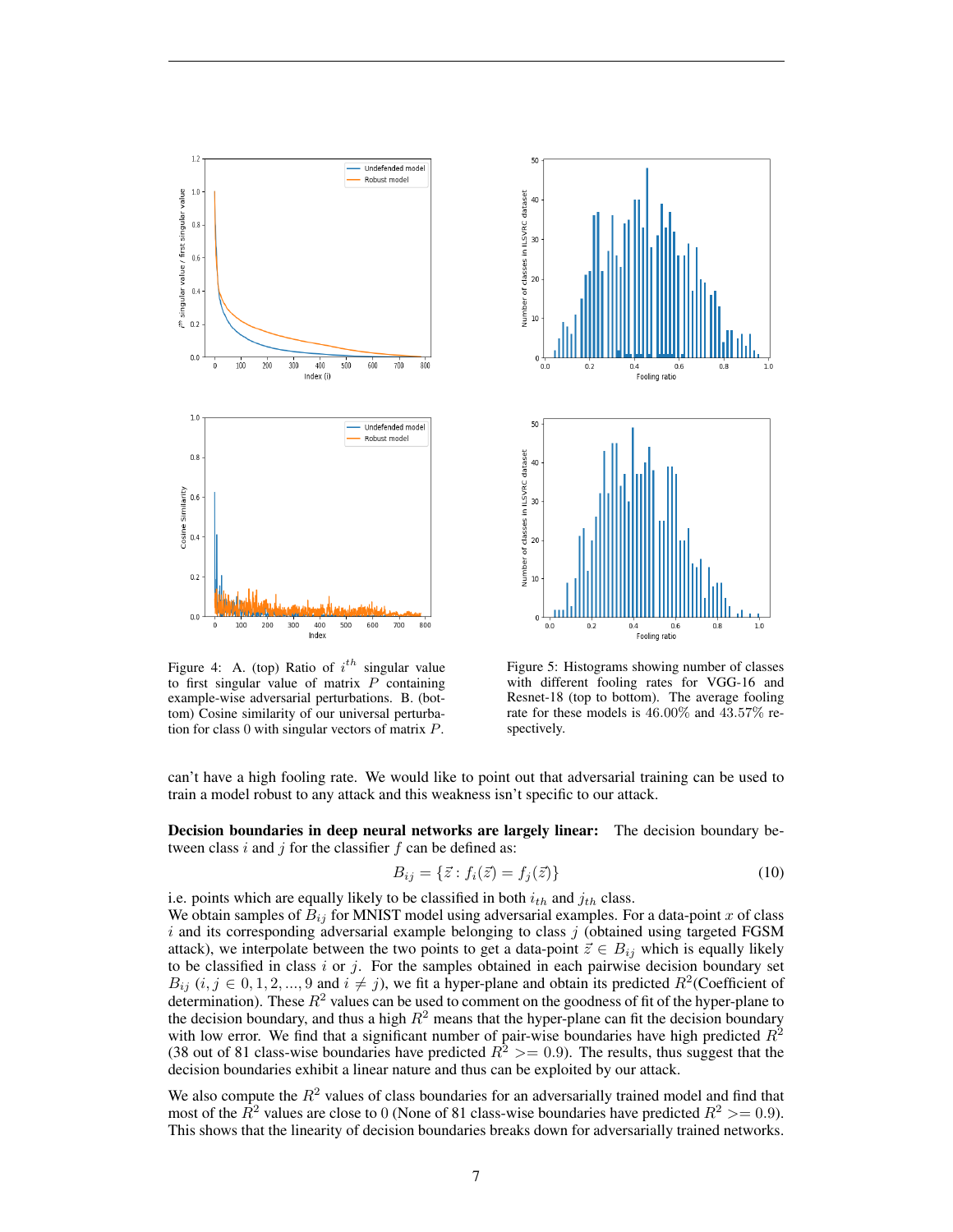

Figure 6: (left to right): Adversarial perturbations for VGG-16 with image class as horse-cart and table-lamp, adversarial perturbations for Resnet-18 with image class as horse-cart and table-lamp.

Previous adversarial attack methods [\(Goodfellow et al., 2015\)](#page-8-0) have also been motivated by linearity of deep neural networks.

We find that some classes in ImageNet dataset are inherently harder to misclassify using universal adversarial perturbations. In Table 1, we show fooling rates averaged over all classes for images in the ILSVRC validation set. We, now evaluate the fooling rate for each class separately to examine whether all classes are equally vulnerable to our attack or are some classes easier/harder to mis-classify. Fig. 5 is a frequency histogram of number of classes at different fooling rates. We observe high variance in fooling rates among different classes. For example, VGG-16 for ImageNet dataset has average fooling rate of 46.00% but 77 classes have fooling rate below 20% and 37 classes have fooling rate above 80%.

We also check if the same classes are vulnerable to our attack across different architectures. We compare fooling rates for each class on VGG-16 and Resnet-18 architectures. The difference in fooling rate of each class on the two architectures, averaged over all classes is only 10.96%. This shows that some classes in ILSVRC are inherently harder/easier to mis-classify than others.

### 6 CONCLUSION

We developed a new method of computing class-wise universal adversarial perturbations that does not require any training data. The method is particularly interesting due to its simplicity - universal adversarial perturbations can be directly computed as a linear function of weights of the neural network. We reported high attack rates across MNIST, CIFAR-10 and ImageNet datasets and found that the adversarial perturbations transfers well across models. We also perform some experiments that help in understanding how the proposed attack works.

Our results show that the proposed method leverages the linear nature of neural networks to construct class-wise universal perturbations. Our future work will focus on studying the attack method to uncover more insights into the vulnerabilities of deep neural networks to adversarial perturbations.

#### **REFERENCES**

- <span id="page-7-3"></span>Martín Abadi, Paul Barham, Jianmin Chen, Zhifeng Chen, Andy Davis, Jeffrey Dean, Matthieu Devin, Sanjay Ghemawat, Geoffrey Irving, Michael Isard, et al. Tensorflow: a system for largescale machine learning. In *OSDI*, 2016.
- <span id="page-7-2"></span>Naveed Akhtar and Ajmal Mian. Threat of adversarial attacks on deep learning in computer vision: A survey. *IEEE Access*, 2018.
- <span id="page-7-1"></span>Anish Athalye, Nicholas Carlini, and David Wagner. Obfuscated gradients give a false sense of security: Circumventing defenses to adversarial examples. *arXiv preprint arXiv:1802.00420*, 2018.
- <span id="page-7-0"></span>Arjun Nitin Bhagoji, Warren He, Bo Li, and Dawn Song. Exploring the space of black-box attacks on deep neural networks. *arXiv preprint arXiv:1712.09491*, 2017.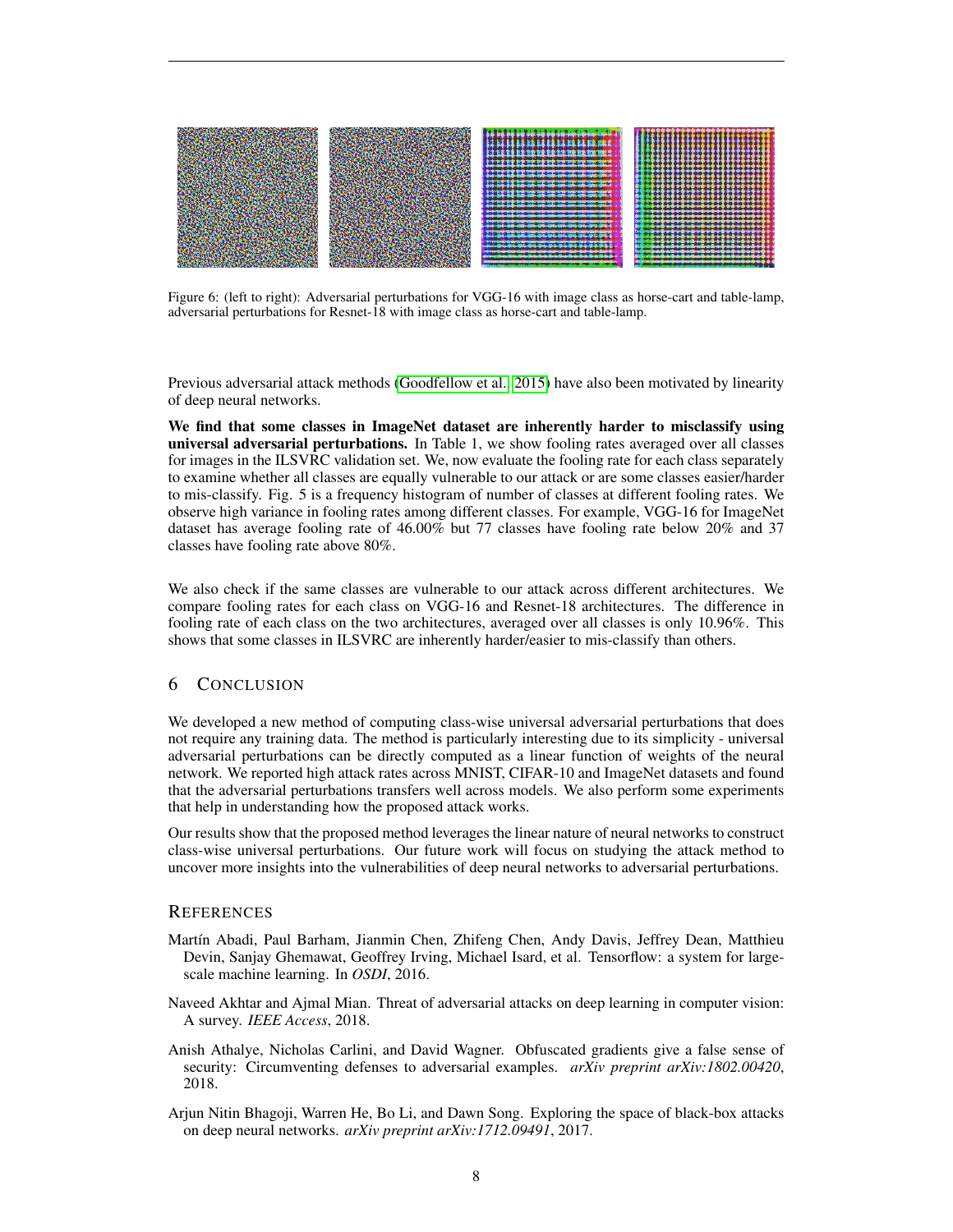- <span id="page-8-2"></span>Nicholas Carlini and David Wagner. Towards evaluating the robustness of neural networks. In *IEEE Symposium on Security and Privacy*, 2017.
- <span id="page-8-11"></span>Nicholas Carlini, Guy Katz, Clark Barrett, and David L Dill. Provably minimally-distorted adversarial examples. *arXiv preprint arXiv:1709.10207*, 2017.
- <span id="page-8-19"></span>Ken Chatfield, Karen Simonyan, Andrea Vedaldi, and Andrew Zisserman. Return of the devil in the details: Delving deep into convolutional nets. *arXiv preprint arXiv:1405.3531*, 2014.
- <span id="page-8-6"></span>Logan Engstrom, Andrew Ilyas, and Anish Athalye. Evaluating and understanding the robustness of adversarial logit pairing. *NeurIPS SECML*, 2018.
- <span id="page-8-0"></span>Ian J Goodfellow, Jonathon Shlens, and Christian Szegedy. Explaining and harnessing adversarial examples. In *ICLR*, 2015.
- <span id="page-8-18"></span>Jamie Hayes and George Danezis. Learning universal adversarial perturbations with generative models. *arXiv preprint arXiv:1708.05207*, 2017.
- <span id="page-8-21"></span>Kaiming He, Xiangyu Zhang, Shaoqing Ren, and Jian Sun. Deep residual learning for image recognition. In *CVPR*, 2016.
- <span id="page-8-9"></span>Andrew Ilyas, Logan Engstrom, Anish Athalye, and Jessy Lin. Black-box adversarial attacks with limited queries and information. *arXiv preprint arXiv:1804.08598*, 2018a.
- <span id="page-8-8"></span>Andrew Ilyas, Logan Engstrom, and Aleksander Madry. Prior convictions: Black-box adversarial attacks with bandits and priors. *arXiv preprint arXiv:1807.07978*, 2018b.
- <span id="page-8-20"></span>Yangqing Jia, Evan Shelhamer, Jeff Donahue, Sergey Karayev, Jonathan Long, Ross Girshick, Sergio Guadarrama, and Trevor Darrell. Caffe: Convolutional architecture for fast feature embedding. In *Multimedia ACM*. ACM, 2014.
- <span id="page-8-17"></span>Valentin Khrulkov and Ivan Oseledets. Art of singular vectors and universal adversarial perturbations. In *Recognition ( CVPR*, July 2018.
- <span id="page-8-10"></span>J Zico Kolter and Eric Wong. Provable defenses against adversarial examples via the convex outer adversarial polytope. *arXiv preprint arXiv:1711.00851*, 2017.
- <span id="page-8-15"></span>Alex Krizhevsky. Learning multiple layers of features from tiny images. 2009.
- <span id="page-8-7"></span>Alexey Kurakin, Ian Goodfellow, and Samy Bengio. Adversarial examples in the physical world. *ICLR Workshop*, 2017.
- <span id="page-8-14"></span>Yan Lecun, B. Boser, J.S. Denker, D. Henderson, R.E. Howard, W. Hubbard, and L.D. Jackel. Backpropagation applied to handwritten zip code recognition, 1989.
- <span id="page-8-5"></span>Yanpei Liu, Xinyun Chen, Chang Liu, and Dawn Song. Delving into transferable adversarial examples and black-box attacks. *arXiv preprint arXiv:1611.02770*, 2016.
- <span id="page-8-3"></span>Aleksander Madry, Aleksandar Makelov, Ludwig Schmidt, Dimitris Tsipras, and Adrian Vladu. Towards deep learning models resistant to adversarial attacks. In *ICLR*, 2018.
- <span id="page-8-1"></span>Seyed-Mohsen Moosavi-Dezfooli, Alhussein Fawzi, and Pascal Frossard. Deepfool: a simple and accurate method to fool deep neural networks. In *Pattern Recognition CVPR*, 2016.
- <span id="page-8-13"></span>Seyed-Mohsen Moosavi-Dezfooli, Alhussein Fawzi, Omar Fawzi, and Pascal Frossard. Universal adversarial perturbations. In *Recognition CVPR*, July 2017a.
- <span id="page-8-16"></span>Seyed-Mohsen Moosavi-Dezfooli, Alhussein Fawzi, Omar Fawzi, Pascal Frossard, and Stefano Soatto. Analysis of universal adversarial perturbations. *CoRR*, abs/1705.09554, 2017b.
- <span id="page-8-12"></span>Konda Reddy Mopuri, Utsav Garg, and R Venkatesh Babu. Fast feature fool: A data independent approach to universal adversarial perturbations. In *BMVC*, 2017.
- <span id="page-8-4"></span>Nicolas Papernot, Patrick McDaniel, Ian Goodfellow, Somesh Jha, Z Berkay Celik, and Ananthram Swami. Practical black-box attacks against machine learning. In *and Communications Security ACM*, 2017.